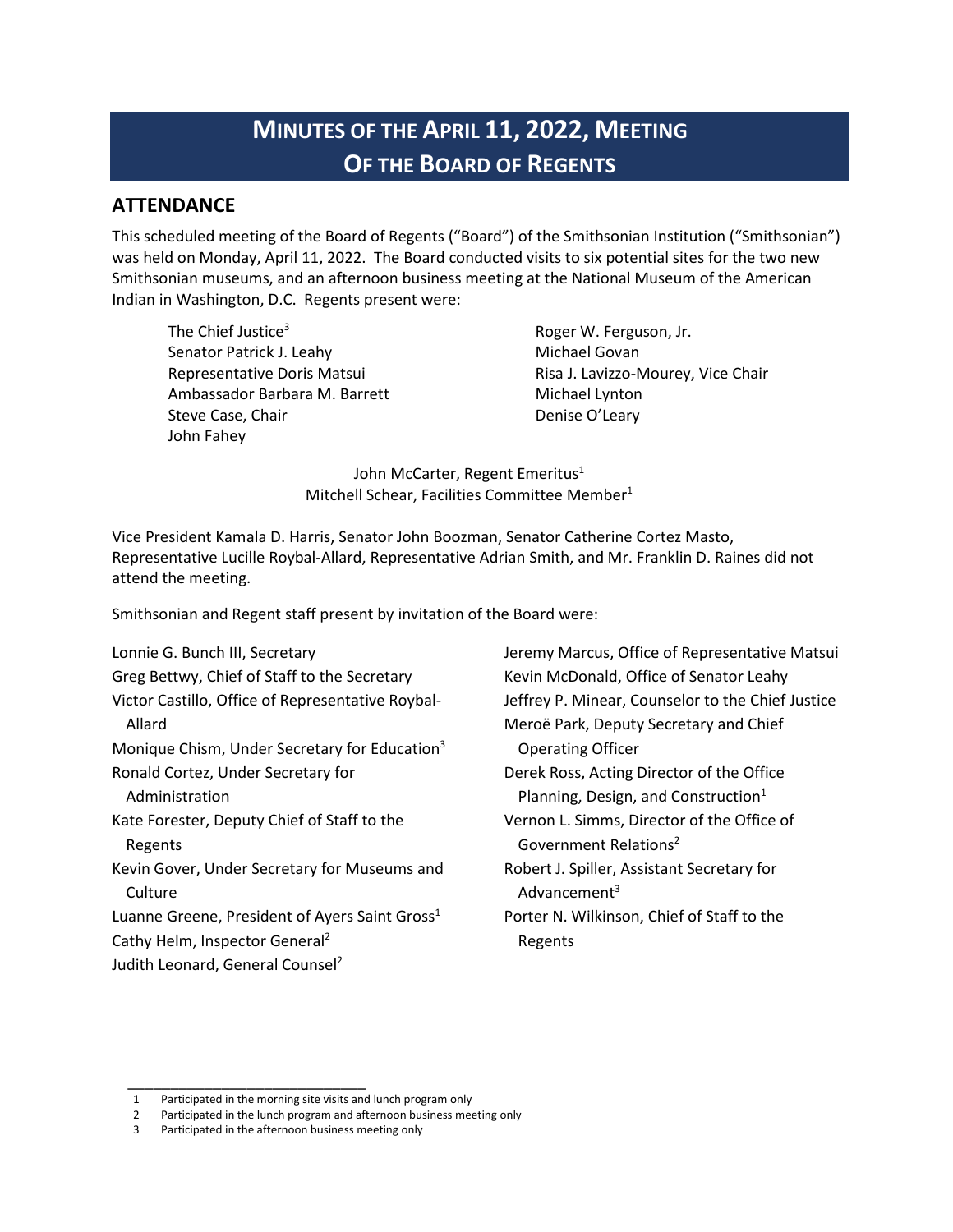## **MORNING SESSION**

### **SMITHSONIAN FACILITIES: VISITS TO POTENTIAL SITES FOR NEW MUSEUMS**

**Welcome and Introduction of New Museums Site Visits Visits to Potential Sites for New Museums Status of the New Museums Site Designation Process** At the April 11, 2022, meeting of the Board of Regents, the Regents considered the future locations of the two new Smithsonian museums: National Museum of the American Latino and Smithsonian American Women's History Museum. The enabling legislation directs the Board of Regents to select sites for the two new museums not later than two years after enactment of the bill – December 2022. It is the intent of Congress that both museums be located on or near the National Mall. The list of sites to be considered includes locations from stakeholders and experts, the enabling legislation, and the Presidential and Congressional Commission reports for the two museums. Potential locations include unbuilt sites, sites with historic buildings, and sites with buildings that could be demolished. The morning program began with a tour of some of the potential sites under consideration. Although no sites have been eliminated, the visit included sites with high potential. The Regents visited several sites on or near the Mall, including: the Arts and Industries Building; the "Northwest US Capitol Site" (the area bounded by Constitution Avenue and Pennsylvania Avenue, NW); the Orville Wright Building; the Jamie L. Whitten Building; the "South Monument Site" (the area bounded by Independence Avenue and 14th Street, SW); and the "Tidal Basin Site" (bounded by Independence Avenue and Raoul Wallenberg Place, SW). Smithsonian staff and the architectural engineering firm Ayers Saint Gross and Moya Design Partners, as a subconsultant, will complete a detailed analysis of each site for the Regents' consideration. The sites will be evaluated on location, cost factors, existing site condition, transportation and access, environmental conditions, and acquisition potential. The evaluation process will include a series of meetings with the National Capital Planning Commission and the Commission of Fine Arts and representatives of transportation and utility agencies, in addition to ongoing informal discussions with other interested organizations and citizens. The Board of Trustees of the National Museum of the American Latino and the Advisory Council of the Smithsonian

prepare recommendations for the Board's consideration.

American Women's History Museum will also review the site evaluations and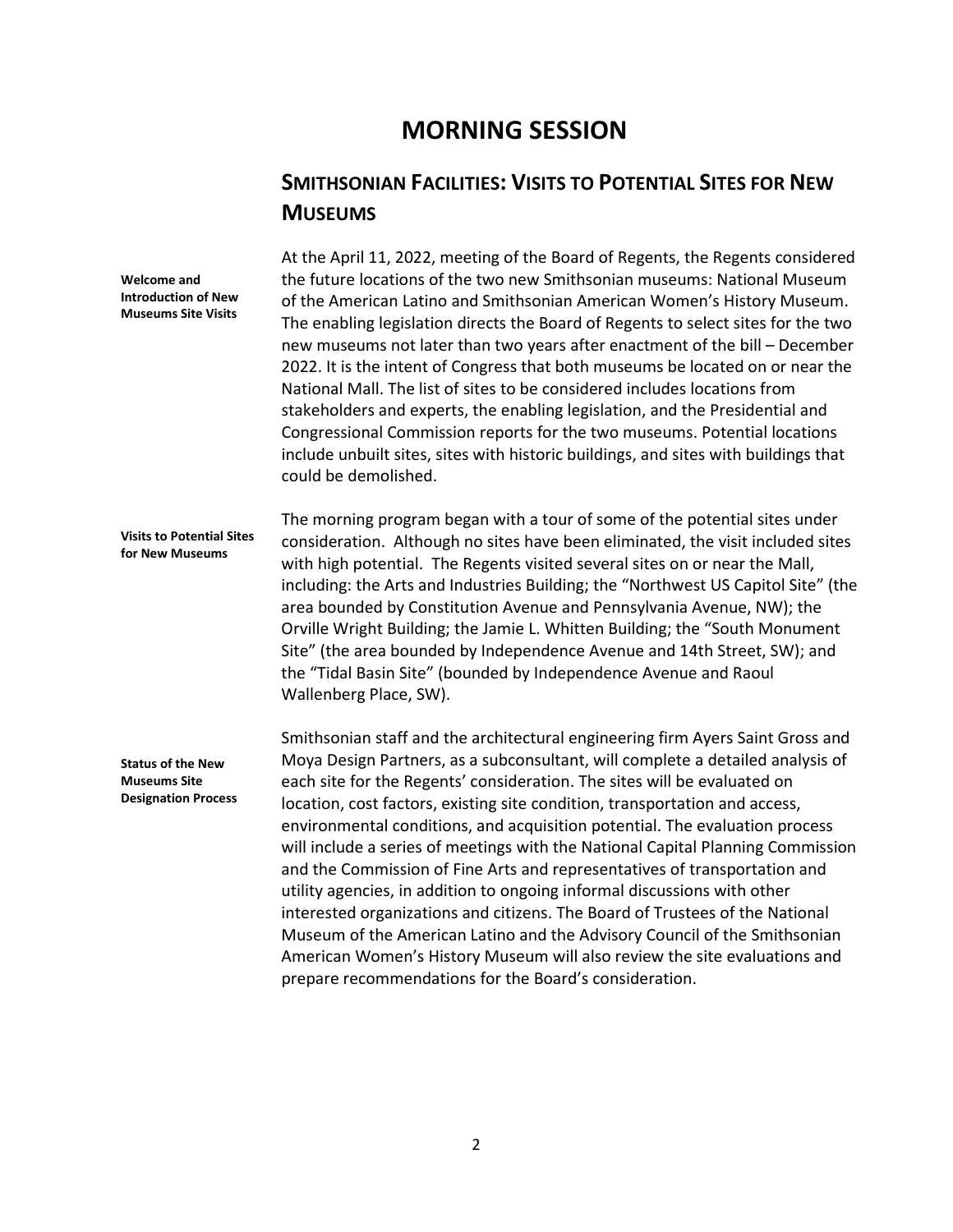### LUNCHEON PROGRAM: THE USE OF SPACE IN TWENTY-FIRST CENTURY **MUSEUMS**

**Luncheon Program: The Use of Space in Twenty-First Century Museums**

Regents and Smithsonian staff convened at the National Museum of the American Indian for a luncheon program about the physical structure and role of museums in the 21st century, as it relates to the Smithsonian's creation of two new museums.During lunch, the Secretary and Regent Michael Govan, CEO and Wallis Annenberg Director of the Los Angeles County Museum of Art, led a conversation based on their experiences building and opening museums. The Regents also had an opportunity to share their impressions of the potential sites and discuss what criteria should be most important in the final stages of the site selection process.

## **AFTERNOON SESSION**

## **REGENTS' BUSINESS SESSION**

| Call to Order of the<br><b>Afternoon Business</b><br><b>Session</b> | The Chancellor called the afternoon session to order at 1:05 p.m.                                                                                                                                                                                                                                                                                                                                                                                                                                                                                                                                                                                                                                                                                                                                                                                                                                                                                                                                             |
|---------------------------------------------------------------------|---------------------------------------------------------------------------------------------------------------------------------------------------------------------------------------------------------------------------------------------------------------------------------------------------------------------------------------------------------------------------------------------------------------------------------------------------------------------------------------------------------------------------------------------------------------------------------------------------------------------------------------------------------------------------------------------------------------------------------------------------------------------------------------------------------------------------------------------------------------------------------------------------------------------------------------------------------------------------------------------------------------|
|                                                                     | <b>REPORT OF THE CHAIR OF THE BOARD AND EXECUTIVE COMMITTEE</b>                                                                                                                                                                                                                                                                                                                                                                                                                                                                                                                                                                                                                                                                                                                                                                                                                                                                                                                                               |
| <b>Report of the</b><br><b>Chair of the Board</b>                   | The meeting of the Board of Regents began with the Report of the Chair of the<br>Board and Executive Committee. Chair Steve Case welcomed the Regents back<br>to the first in-person meeting at the Smithsonian after two years of virtual<br>meetings due to the COVID-19 pandemic.                                                                                                                                                                                                                                                                                                                                                                                                                                                                                                                                                                                                                                                                                                                          |
| <b>Executive Committee</b><br><b>Approvals</b>                      | Mr. Case then briefed the Board on four actions taken by the Executive<br>Committee on behalf of the Board, pursuant to Board Bylaw 3.01, between the<br>January and April meetings. The Executive Committee approved the<br>Smithsonian Institution's budget request for appropriated funds for fiscal year<br>2023 for submission to Congress. Mr. Case noted that the Executive<br>Committee's approval was requested on behalf of the Board to accommodate<br>the President's fiscal year 2023 budget submission to Congress, which was<br>scheduled to be delivered mid-March 2022, and therefore required approval<br>prior to the April 11, 2022, Board meeting. The Executive Committee also<br>approved three actions related to the new museums: the appointment of<br>Penny Pritzker as Chair of the Smithsonian American Women's History<br>Museum Advisory Council, the appointment of Henry R. Muñoz III as Chair of<br>the National Museum of the American Latino's Board of Trustees, and the |
|                                                                     | proposed amendments and underlying bylaws of the National Museum of the<br>American Latino's Board of Trustees. The Executive Committee approved the<br>advisory board motions so the actions could take effect immediately.                                                                                                                                                                                                                                                                                                                                                                                                                                                                                                                                                                                                                                                                                                                                                                                  |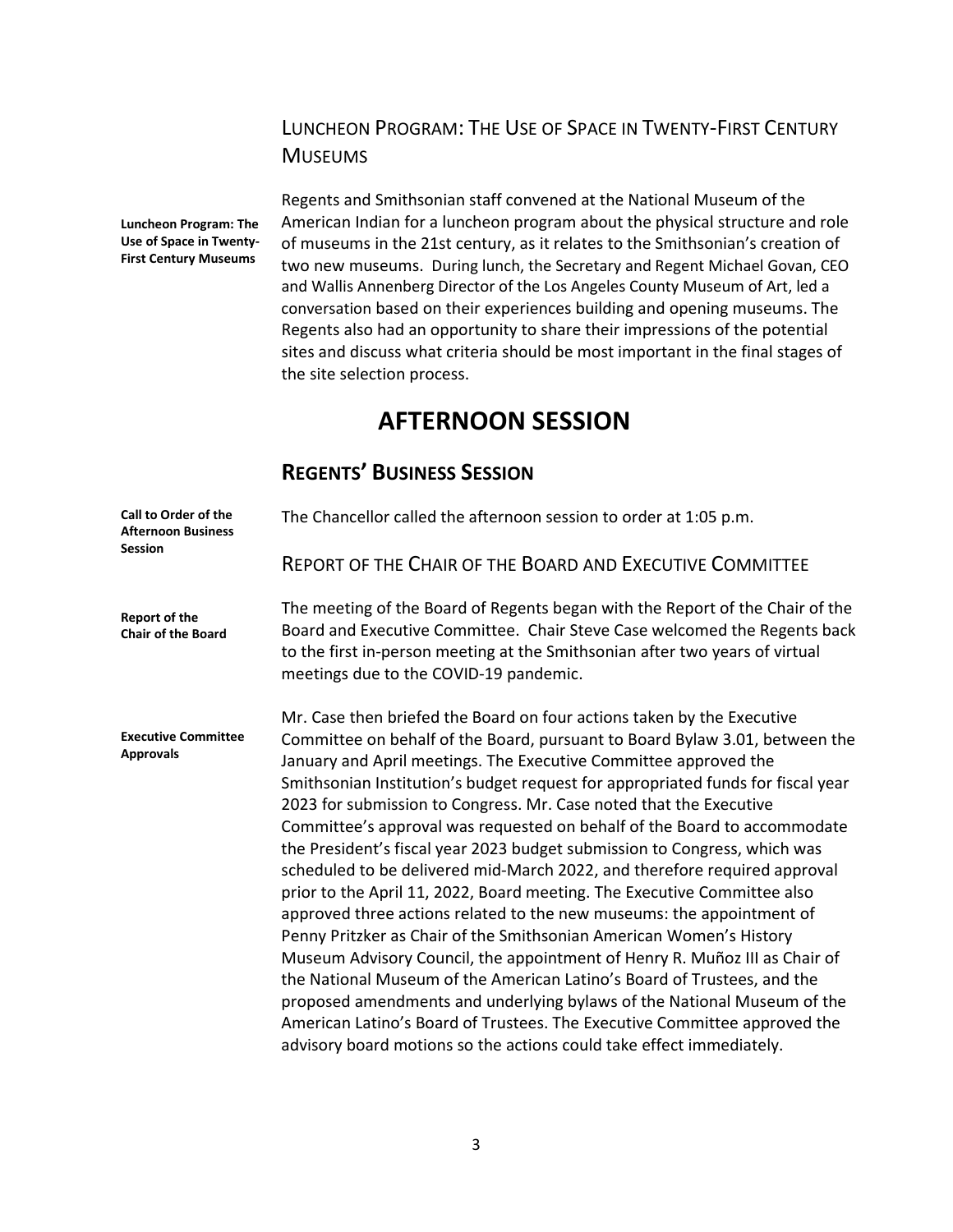### APPROVAL OF THE CONSENT AGENDA

**Consent Agenda Questions on Written Committee Reports Written Report of the Facilities Committee Written Report of the Investment Committee Written Report of the Smithsonian National Board** The Consent Agenda ("Agenda") was presented for the Board's approval. Action items listed on the April 11, 2022, Agenda included: the approval of minutes from the January 31, 2022, Board meeting and gifts and naming recognition. Upon motion duly made and seconded, the Board voted to adopt the Agenda, constituting the approval of all action items listed therein. *See attached Actions 2022.04.01 (Minutes of the Board of Regents, Appendix A).* QUESTIONS ON WRITTEN COMMITTEE REPORTS Next, Mr. Case provided an opportunity for Regent committee chairs and Smithsonian staff to answer questions about the written reports distributed in advance of the meeting by the Facilities Committee, Investment Committee, Smithsonian National Board, and Office of Government Relations. *Written Report of the Facilities Committee* The Facilities Committee held a meeting on March 2, 2022. During the meeting, the Committee engaged in a strategic discussion on climate change and its impacts on Smithsonian facilities and received a detailed update on the new museum site evaluation study. The Committee also received informational material on facilities resources and major capital projects, including: the rebuilding of the National Air and Space Museum, the Integrated Bezos Learning Center, and revitalization of the Sculpture Garden at the Hirshhorn Museum and Sculpture Garden*. Written Report of the Investment Committee* The Investment Committee met on March 23, 2022. During the meeting, the Committee reviewed the Endowment's annual portfolio review including risk mitigation strategy and China review, asset allocation and risk review, portfolio implementation, and operations. The Smithsonian Endowment's one-year return as of December 31, 2021, was 26.2% versus 19.8% for the policy benchmark. Against the Cambridge Associates peer universe of endowments and foundations, the Smithsonian ranks in the top decile for all periods, including trailing one, three, five and ten-year periods. *Written Report of the Smithsonian National Board* The Smithsonian National Board ("SNB") held its winter meeting on February 3 and 4, 2022. The meeting programs explored the future of science at the Institution and highlighted current initiatives that are advancing the Institution's scientific reach and impact at the Smithsonian Environmental Research Center, Smithsonian Conservation Biology Institute, the Harvard-Smithsonian Center for Astrophysics,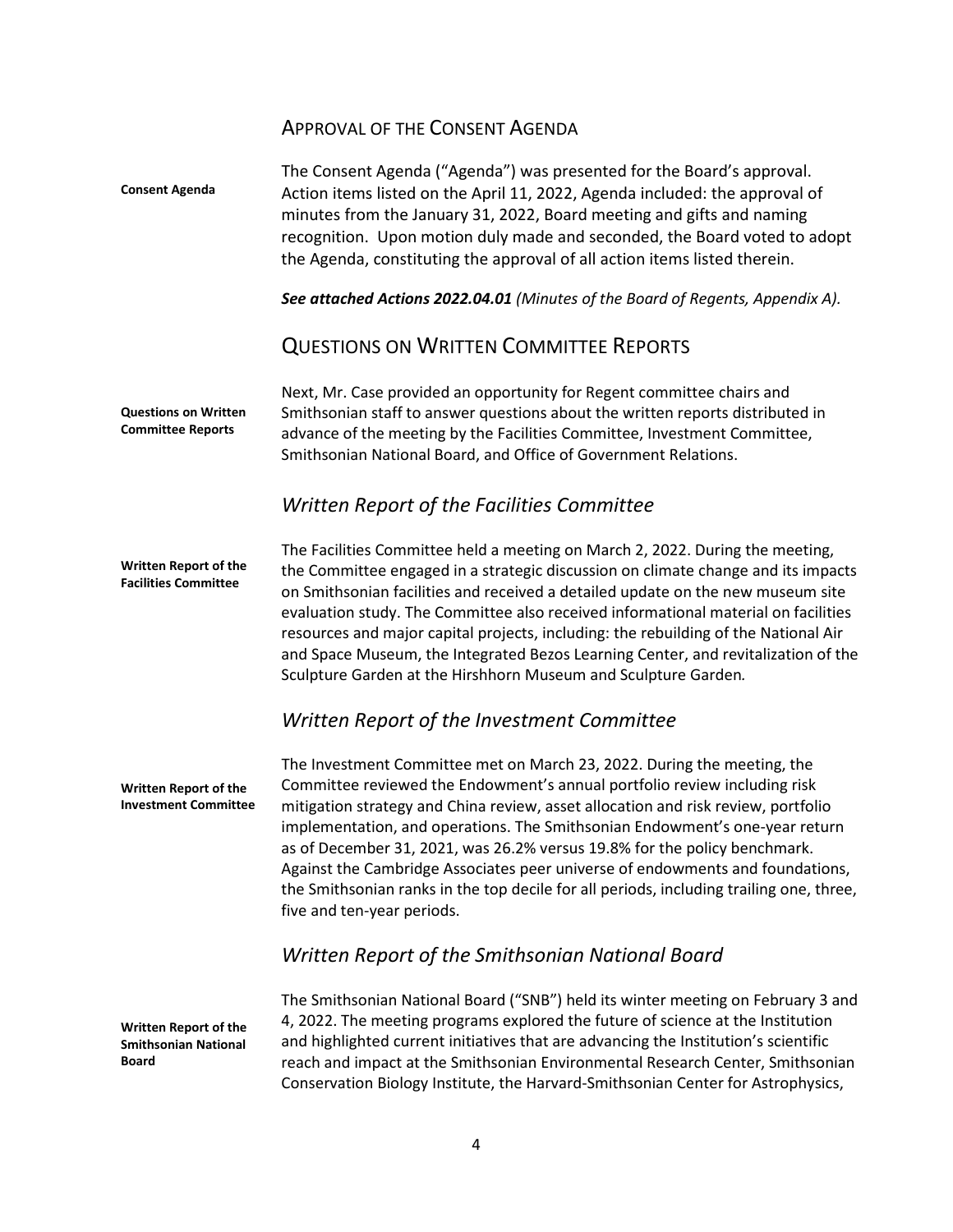and the Smithsonian Tropical Research Institute. In addition to the business meeting, the winter meeting of the SNB included updates from the Secretary, Assistant Secretary for Advancement, and Under Secretary for Science and Research. National Board members also received reports from working group and committee chairs.

### *Written Report of the Office of Government Relations*

**Written Report of the Office of Government Relations**

The Office of Government Relations ("OGR") reported that on March 15, 2022, the President signed the Consolidated Appropriations Act, 2022 that includes annual funding for the Smithsonian within the Division for the Department of Interior, Environment and Related Agencies. The bill provides \$1.062 billion for the Smithsonian, which includes \$852.2 million for Salaries and Expenses and \$210 million for Facilities Capital. The Smithsonian also submitted its fiscal year 2023 budget request to the Office of Management and Budget ("OMB") in September 2021 and is working with OMB before submission of the budget request to Congress.

**Congressional Hearings and Smithsonian Related Legislation** OGR engaged in two Congressional hearings between the January and April Board meetings. The first hearing was related to H.R.30, a bill that would make "Lift Every Voice and Sing" the official national hymn of the United States. National Museum of African American History and Culture Curator, Dr. Dwandalyn Reece, testified at the hearing to provide expertise on the history of the song. The second, was an oversight hearing focused on Smithsonian operations. The Office of Government Relations also is tracking H.R.3525, Commission to Study the Potential Creation of a National Museum of Asian Pacific American History and Culture Act, which was introduced by Representative Grace Meng (D-NY) on May 25, 2021. The bill establishes a Commission to Study the Potential Creation of a National Museum of Asian Pacific American History and Culture.

**White House Engagement** The Office of Government Relations continues to work closely with the White House and the Office of the First Lady's staff to mount temporary exhibitions at the White House commemorating Black History Month in February, Women's History Month in March, Asian American and Pacific Islander Heritage Month in May, LGBTQ Pride Month in June, and Hispanic Heritage Month in September. First Lady, Dr. Jill Biden has also agreed to be the Honorary Patron of the Renwick Gallery 50th Anniversary Celebration which will take place from the spring of 2022 through 2023.

**Congressional Engagement** Despite enhanced telework for most Smithsonian and Congressional staff, regular Congressional engagement has continued. Recent Congressional engagement has focused on the National Museum of the American Latino, the Smithsonian American Women's History Museum, the 2023 Smithsonian Folklife Festival, the Smithsonian's Climate Action Plan, and the Institution's digital and education strategic initiatives.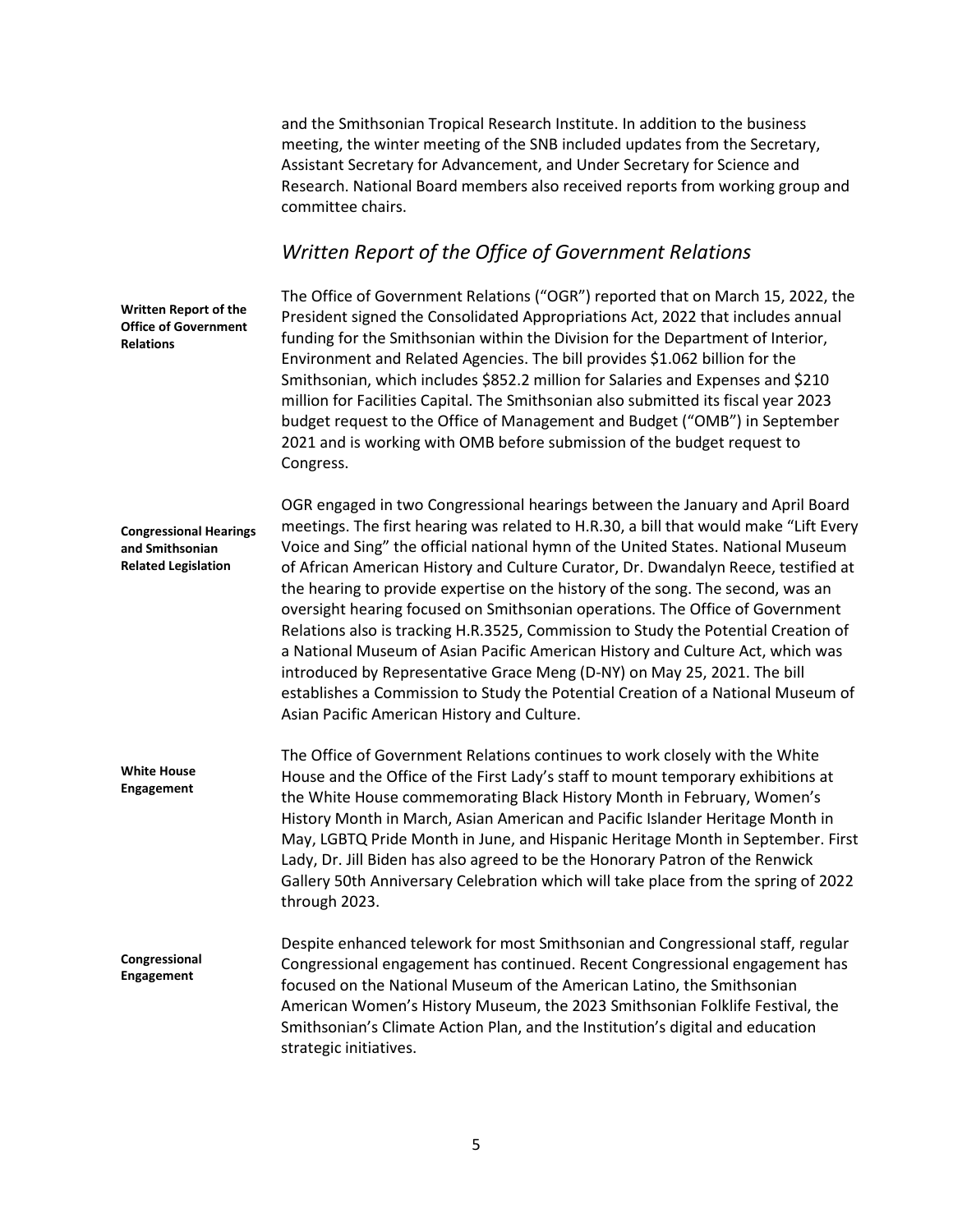### REPORT OF THE GOVERNANCE AND NOMINATING COMMITTEE

**Report of the Governance and Nominating Committee** Chair of the Governance and Nominating Committee Ambassador Barbara M. Barrett gave the Committee's report and presented one action item for the Board's consideration: amendments to the bylaws of the Smithsonian American Women's History Museum Advisory Council. The proposed amendments include an increase in the number of Vice Chairs to no more than four, up from one officer. The Smithsonian best practices recommend no more than three Vice Chairs for advisory boards and commissions. It was determined that as a new museum the substantial amount of work for the founding Council would justify the inclusion of an additional officer role. It was determined that up to four Vice Chairs could be needed to cover the areas of governance, development and outreach, advisory board nominations, and strategy. The proposed amendments are similar to the bylaws of the National Museum of African American History and Culture, which allowed for a structure including multiple Vice Chairs during the museum's establishment. Upon motion duly made and seconded, the Board approved the proposed amendments to bylaws of the Smithsonian American Women's History Museum Advisory Council.

**See attached Actions 2022.04.03** *(Minutes of the Board of Regents, Appendix A).*

### STRATEGIC REPORT OF THE SECRETARY

Secretary Bunch updated the Board on the state of the Smithsonian Institution.

**Museum Opening Schedules and Smithsonian Telework** 

**Strategic Report of the** 

**Secretary**

**Policy**

The Secretary first updated the Board on the Smithsonian's ongoing response to COVID-19, specifically staffing resources and opening schedules impacting Smithsonian operations, and implementation of the Smithsonian's telework policy. In March, the Smithsonian announced a gradual return to the traditional schedule, open seven days a week, by May 30. The National Museum of African American History and Culture and the National Museum of American History returned to a schedule of seven days a week on April 4, with the National Postal Museum following on April 8. The nine remaining museums will be open seven days a week by May 30. The Secretary noted two exceptions to the new schedule: the Arts and Industries Building, which is open six days a week for the *FUTURES* exhibition and the National Air and Space Museum ("NASM"), which is closed for the rebuilding. Secretary Bunch informed the Board that additional NASM programming would be provided at the Castle and the Steven F. Udvar-Hazy Center during the NASM Mall building closure. On April 15, the Smithsonian lifted the COVID-19 emergency declaration and enhanced telework status for staff. The Institution is moving forward with a COVID Way Ahead Plan, which is the framework for managing operations as COVID-19 shifts from a pandemic to an endemic, including the new Telework and Remote Work Program.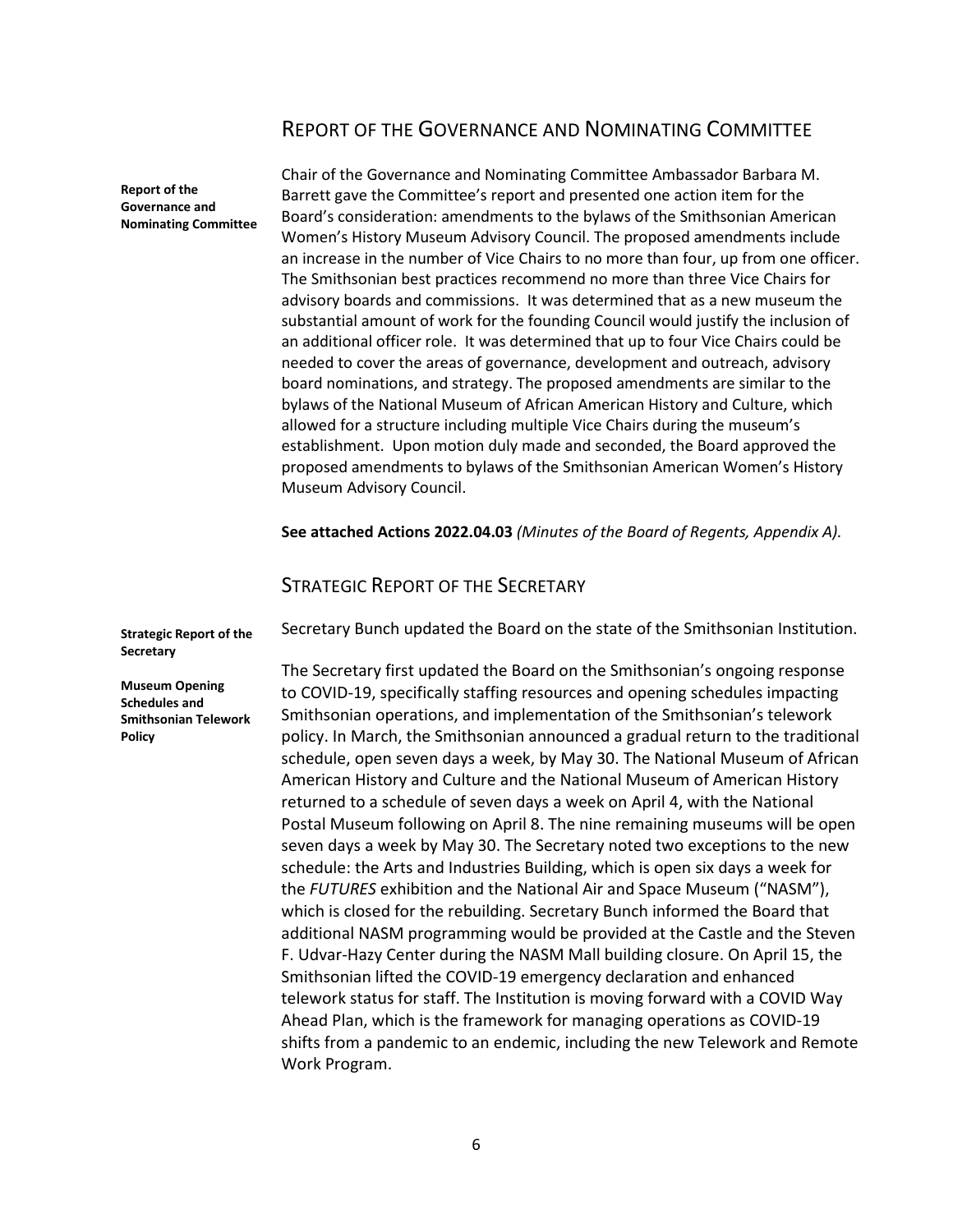#### **Congressional Oversight Hearing**

Next, the Secretary briefed the Board on the Annual Oversight Hearing of the Smithsonian Institution, which was held by the United States Senate Committee on Rules and Administration on March 30, 2022. Secretary Bunch served as the sole witness. The Secretary's testimony focused on the expanded reopening, progress on the establishment of new museums, and challenges for Smithsonian facilities. He also highlighted ways the Smithsonian can be a positive force in our communities and our nation, including promoting a safe and respectful workplace and ongoing efforts to restore and protect cultural heritage.

**Virtual Smithsonian and Strategic Plan Implementation** To close, the Secretary previewed two larger topics that will be discussed indepth at the Regents' meeting in June: Virtual Smithsonian and strategic plan implementation. The Smithsonian is continuing to prioritize efforts to build a digital-first Institution while representing disciplines across the arts, sciences, history, culture, technology, and design. Secretary Bunch shared that senior staff is hosting pilot brainstorming sessions on the Smithsonian's digital transformation strategy. Preliminary feedback will be shared with the Strategy, Innovation, and Technology Committee at its April meeting and will be incorporated into the presentation for the Board in June. Secretary Bunch also reported on the progress of strategic plan implementation efforts. The Strategic Planning Implementation Team ("StratTeam") is using the 25 institutional initiatives as a means to support, measure, and track progress on the five strategic focus areas (Digital, Nimble, Trusted Source, Science, and Education), as well as the overarching goal to shape Our Shared Future inside and outside the Smithsonian.

### EXECUTIVE SESSION

The Board moved into an executive session at approximately 1:34 p.m. to discuss business and personnel matters.

Chair of the Governance and Nominating Committee Ambassador Barrett led a discussion regarding appointments and reappointments to Smithsonian Advisory Boards. Upon motion duly made and seconded, the Board approved the proposed candidates for appointment or reappointment to ten (10) Smithsonian Institution Advisory Boards.

*See attached Actions 2022.04.04 (Minutes of the Board of Regents, Appendix A).*

**Executive Session: Regents and Secretary**

**Executive Session: Advisory Board Appointments and Reappointments**

> The Secretary briefed the Board on the Smithsonian's new policy of ethical returns and possible repatriation of Benin Bronzes to Nigeria. The Board also received updates on personnel matters and key personnel searches currently in progress.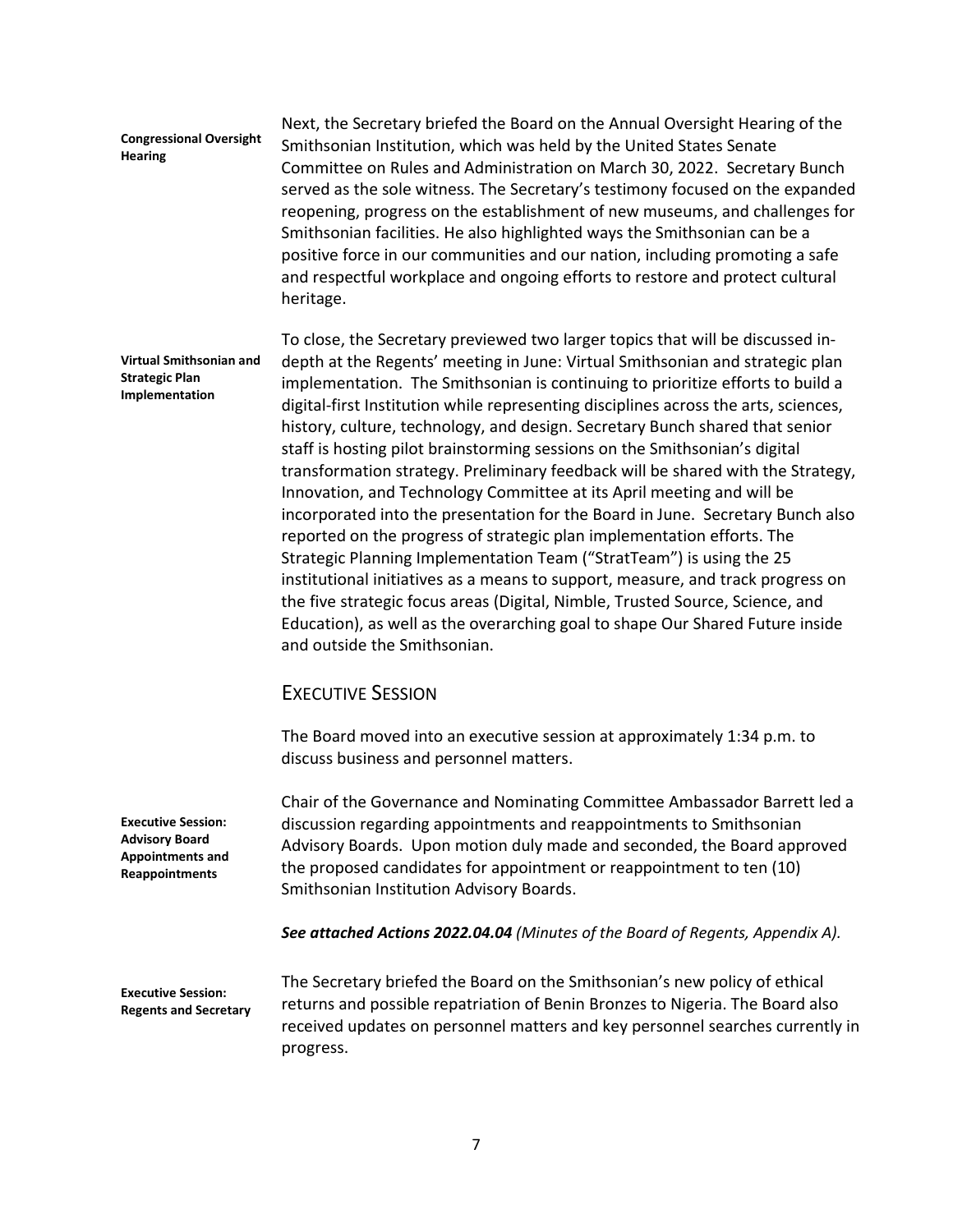| <b>Executive Session: New</b><br><b>Regent Search</b> | The Board continued with a Regents-only executive session. Governance and<br>Nominating Committee Chair Ambassador Barbara M. Barrett updated the<br>Board on succession planning and the search for a new citizen Regent to join<br>the Board after Steve Case's term expires in April 2023. |
|-------------------------------------------------------|-----------------------------------------------------------------------------------------------------------------------------------------------------------------------------------------------------------------------------------------------------------------------------------------------|
|                                                       | <b>EXECUTIVE SESSION: "GATEKEEPER" REPORTS</b>                                                                                                                                                                                                                                                |
| <b>Executive Session:</b><br>"Gatekeeper" Reports     | The Board concluded the April 11, 2022, meeting with an opportunity to hear<br>from each of the Smithsonian's Gatekeepers.                                                                                                                                                                    |
|                                                       | <b>ADJOURNMENT</b>                                                                                                                                                                                                                                                                            |
| Adjournment                                           | There being no further business to discuss, the meeting adjourned at<br>approximately 2:14 p.m.                                                                                                                                                                                               |
|                                                       | Respectfully submitted,                                                                                                                                                                                                                                                                       |
|                                                       | Lonnie G. Bunch, III<br>Secretary                                                                                                                                                                                                                                                             |